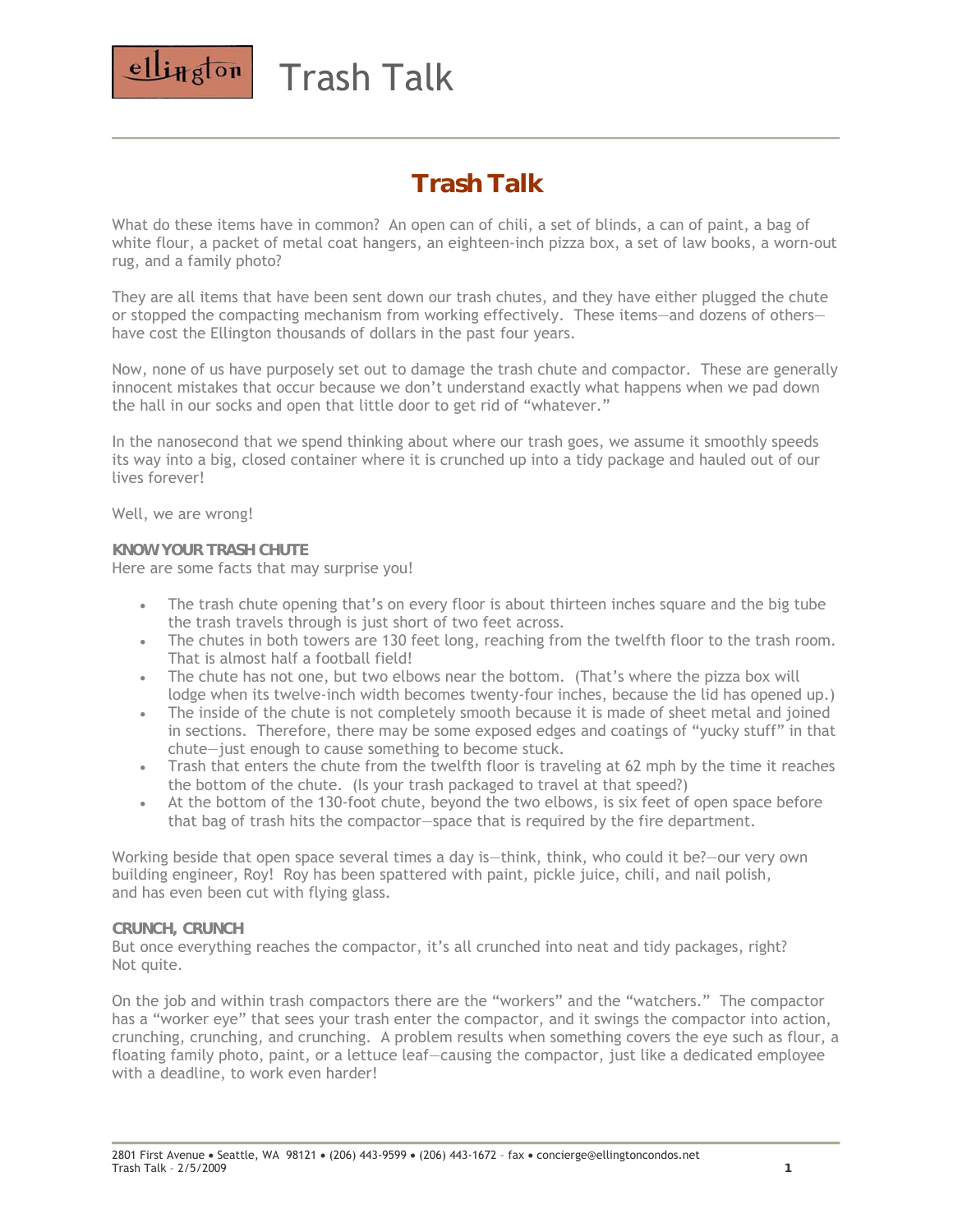

Trash Talk

When the motor runs continuously it will eventually overheat, which causes it to wear out more quickly than it should. Replacement costs currently run about \$1,200, but that doesn't begin to factor in the costs associated with the time needed to deal with the backed up trash that would have to be managed if the motor "dies."

Fortunately, the compactor has a "watcher." The watcher, having paid attention during supervisory training, kicks in and says, "Stop! Something is wrong! Even those overeaters in the Ellington can't produce that much trash!"

The watcher shuts the motor down. No more crunch, crunch. This saves the motor, but the trash then backs up into the chute and lodges in the elbows. Roy has to restart the motor manually and then has to spend hours poking and prodding to get things moving again.

### **YOU MEAN MY TRASH ISN'T OUT YET?**

Landing in the compactor and being crunched is not the end of the journey for your trash. In the final part of this process your trash is crushed against the trash already in the container. When the containers are full, Roy disconnects them by hand from the compacting mechanism and moves them out of the trash compactor rooms into the alley for pickup by the city twice a week.

Here is an important fact; compacted trash doesn't drop *into* the container; it is forced through an opening in the *side* of the compactor and into the *side* of the container, which remains open when Roy moves the trash containers out to the alley. This is where any poorly packaged material such as kitty litter that spills out of an unsecured bag in flight drops onto the floor in the trash room. When kitty litter, which should not be put down the trash chute, mixes with food juices, chili, and paint (which also should not be put down the chute), a gooey, smelly mess is created.

#### **WHAT CAN WE DO?**

With a little information and attention, everything goes smoothly down the chute, and our dues don't go up because of money wasted on fixing trash chute problems. Roy is not wounded, and he is able to focus his attention on the zillions of other tasks that keep us happy, comfortable, and safe.

Here are the guidelines:

- 1. Put trash down the chute and recycling in the recycling room on Level B. (The front desk has a brochure that clearly explains the difference.)
- 2. Collect trash in a sturdy plastic bag and TIE the bag shut so it won't open in mid flight.
- 3. Do not put anything down the chute that weighs more than ten pounds and make sure no dimension is greater than eighteen inches.
- 4. Never put liquids in glass or cans down the chute. If they don't burst when they hit the elbows, they will burst when they hit the compactor.
- 5. Anything with a dimension bigger than eighteen inches, heavier than ten pounds, or that doesn't qualify as TRASH belongs in the green bin in the recycling room on Level B. This is the place for big pizza boxes, bed pillows, books, rugs, blinds, and anything else you aren't sure about.
- 6. Instruct contractors, painters, other workers—and even guests—in the correct use of the trash chute. Our rules state that as the owner, you—not the contractor, worker, or guest will be fined and also required to pay for damages and clean-up.